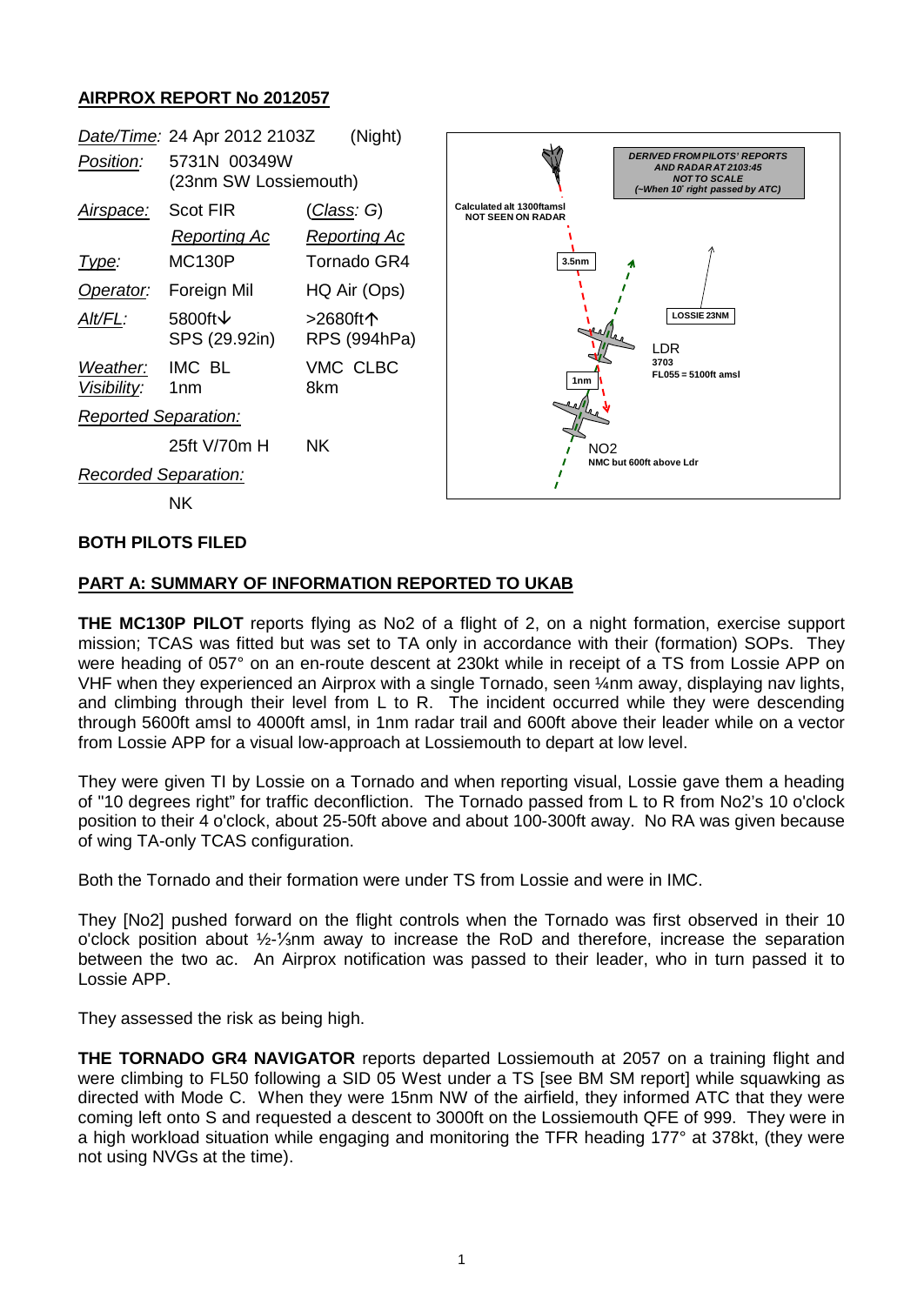They were aware of a C130 C/S XXX to the west on recovery, via a Radar-to-Visual approach. Upon coasting in at the 'Nairn Gap', they reported that they were good VMC and going en-route and at that time ATC informed them of the 2xC130s on recovery in their right one o'clock, 15nm going right to left and descending to 4000ft. They then heard ATC report their position to the C130s as being "North, 10nm crossing left to right". Believing that there was sufficient vertical separation between ac, their current heading would put them behind the recovering ac and the fact the C130s were under a radar service, they went en-route, set the RPS of 994hPa, levelling at 3000ft and transferred to the low-level common frequency.

They were VMC, in sight of the surface but were not visual with the C130s due to a thin layer of cloud at about 4000ft.

After completing the TFR checks, they proceeded to engage the TFR system from the leg MEA of 3000ft. They descended to a BARO alt of 2680ft at 2103:45 (verified by RAIDS) at position N5726 W00346 when the system reacted to what was assumed to be weather returns and started to climb the ac. The ac went almost immediately through the leg MEA of 3000ft and the climb was continued to 5740ft BARO alt at 2104:10 (verified by RAIDS) at position N5723 W00345 while the crew assessed what had happened before then descending back to 4600ft for the next leg's MEA.

The whole event had happened very quickly and they were good VMC again above the thin layer of cloud, 30nm SW of Lossiemouth heading S and they elected to continue the sortie rather than return to the Lossiemouth ATC frequency.

They were unaware of any Airprox incident until they were informed by the Duty Authoriser upon their return to the Ops desk after landing at 2200z.

They took no other avoiding action as they were unaware of the incident at the time and assessed the risk as being low.

Having analysed the incident post flight with hindsight, applying sound airmanship would have lead to the pilot changing three things to try and avoid a similar situation in the future:

- 1. If near an airfield with recovering traffic then it would be worth staying with ATC until it is absolutely certain that the traffic is well out of the way before going en-route.
- 2. Try to avoid routing at 3000ft through the extended centreline, albeit over 20nm out on the extended centreline, when on RW05 with ac potentially undertaking GCA recoveries.
- 3. If there is traffic close to or above the route, ideally wait until it is well away from track and heading away before engaging TFR that has the potential to pull up into their track.

**BM SAFETY MANAGEMENT** reports that this Airprox occurred at night, between a MC130P (C130), operating IFR in receipt of a TS from Lossiemouth APP, and a Tornado operating VFR; the Tornado went en-route from APP's freq at 2102:39, just before the CPA.

All heights/altitudes quoted are based upon SSR Mode C from the radar replay unless otherwise stated. The Airprox was not captured on the radar replay, the Tornado having descended below recorded radar coverage at 2102:22 and re-appearing shortly after the CPA at 2104:24.

The Tornado crew reported that they were VMC with 8kms visibility with a thin layer of BKN cloud at 4000ft and the C130 (2) crew reported IMC with 1nm visibility between layers of cloud.

The C130 was operating as the trail ac of a pair inbound to RAF Lossiemouth for a self-positioned visual approach. The Tornado had departed RAF Lossiemouth, in receipt of a TS from APP and was positioning to enter the UKLFS in the vicinity of the 'Nairn Gap'. The incident sequence commenced at 2100:56 as the Tornado turned onto SSE'ly track at FL50, not yet having commenced an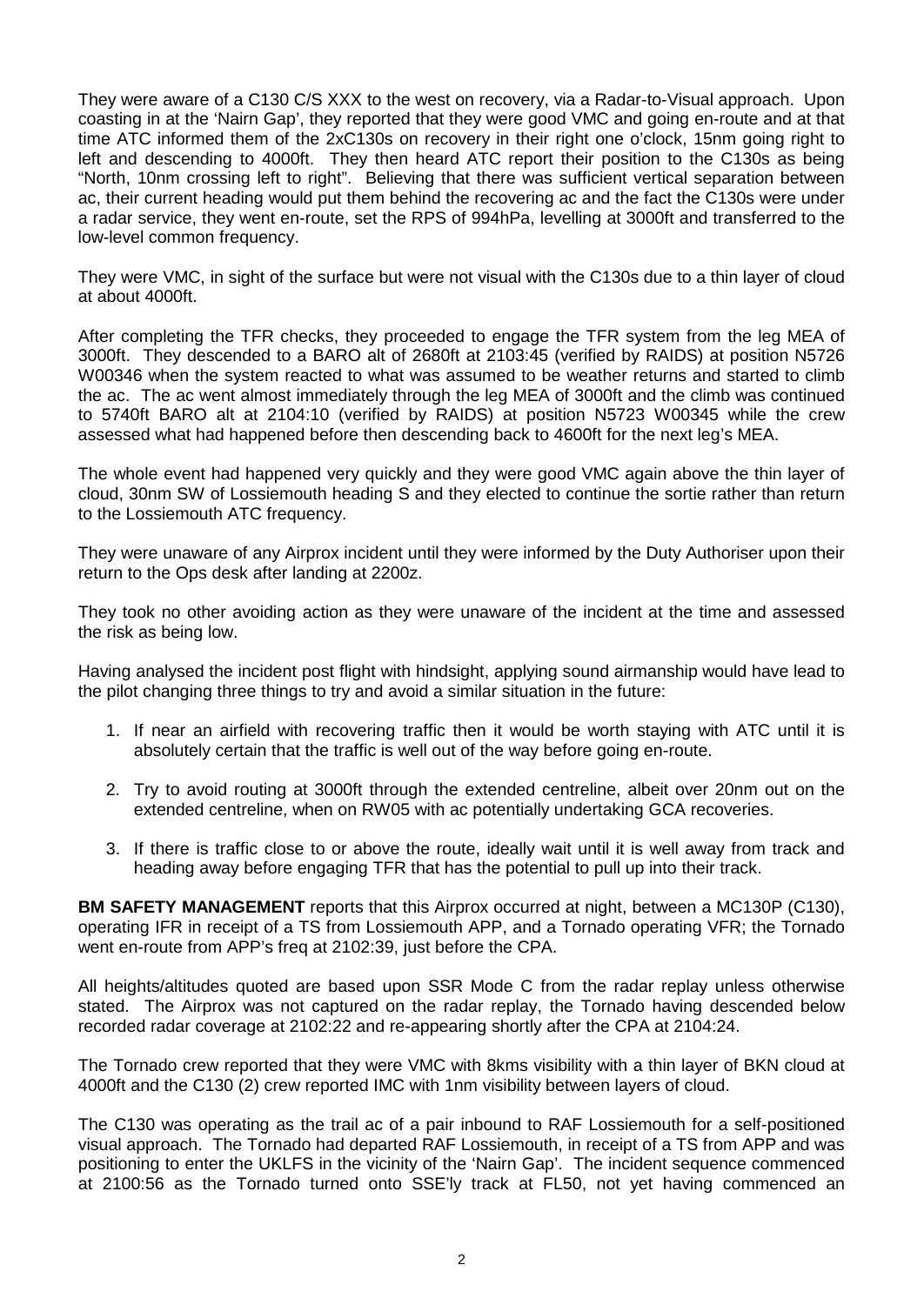instructed descent to 3000ft QFE 999hPa; the C130 [No2] was 33.4nm SSW of the Tornado, tracking NE'ly and descending through FL81.

At 2102:17, the Tornado reported to APP that they were, "*victor mike below and going on route*"; this was acknowledged by APP and they then passed TI to the Tornado on the C130 flight stating, "*traffic right, one o'clock, one-five miles, crossing right left, two Charlie one thirties, descending to height four thousand feet*." The Tornado had just coasted in, indicating descent through 3500ft; the MC-130P (2) was 18.9nm SSW descending through FL67. There was approximately 140° angular difference between the ac's respective tracks. The TI passed by APP was co-incident with the Tornado descending beneath the base of NATS radar coverage and thus disappearing from the radar replay, not reappearing until after the CPA (squawking the Lossiemouth assigned SSR code). Based upon the Tornado's track after the CPA and the lack of a contradictory statement in the crew's report, it is reasonable to argue that the Tornado maintained its SSE'ly track throughout the incident sequence.

The Tornado acknowledged the TI and APP then passed them the RPS and instructed them to, "*squawk as required, change en-route*" which was acknowledged at 2102:39. The Tornado crew subsequently reported that they decided to 'go en-route' because they believed that "there was sufficient vertical separation between aircraft, a current heading that should put them behind the recovering aircraft and the fact that the [C130 (2)] were under a radar service."

At 2102:49, APP passed TI to the C130 flight on the Tornado as, "*traffic north, one-zero miles, crossing left-right, a Tornado at three thousand feet*" which was acknowledged. Based upon the Tornado crew's report, it is evident that they were still monitoring APP's freq as they report having heard this TI.

At 2103:24, APP updated the TI on the Tornado to the C130 flight as, "*previously reported traffic, left eleven o'clock, five miles, crossing left-right*". The C130 lead replied that the formation was, "*India Mike Charlie*" which APP acknowledged. At 2103:41 when prompted by the Supervisor, APP instructed the C130 flight to "*turn right ten degrees*" which was acknowledged. Although the turn was not formally phrased as deconfliction advice, it was meant as such by APP and interpreted as such by the C130 crews, as highlighted in their report. Although the turn was aimed to 'ensure that a gap was maintained between the contacts', this was not achieved. It is worthy of note that the C130 crew were operating in IMC, having received TI on a conflicting aircraft, when a DS would have been available.

Based upon the Tornado crew's report, at 2103:45 they descended to a BARO altitude of 2680ft, in a position approximately 2.6nm N of lead C130, which was descending through 5300ft, and 3.6nm NNE of C130 No2. Their TFR then reacted to what the crew believed was weather returns and initiated a climb to a BARO altitude of 5740ft, levelling at that altitude at 2104:10. This position was approximately 1.6nm SSE of the lead C130, which was descending through 5100ft, and 1.2nm SE of C130 No2; consequently, the CPA occurred between 2103:45 and 2104:10 as the Tornado climbed through the C130 flight's height.

The No2 C130 crew stated that they first sighted the Tornado at around ½ t&nm and increased their RoD to increase separation. The Tornado crew did not visually acquire the C130 and stated that at the time of the incident they were conducting reversionary night flying, with a transition to NVG planned later in the sortie. The No2 C130 crew assessed minimum separation as 25 to 50ft vertical and 100-300ft horizontal.

ATC provided a good level of service to the C130s. Although a little over 1000ft vertical separation existed, cognisant that the Tornado was VFR en-route (albeit squawking a Lossiemouth code) and that the C130s were IMC, ATC stepped beyond the bounds of a TS to attempt to provide a measure of deconfliction between the C130s and Tornado.

APPs description of the relative motion of the C130 relative to the Tornado however has greater relevance. Based upon the Tornado crew's report, the use of the word "*crossing*" by APP indicated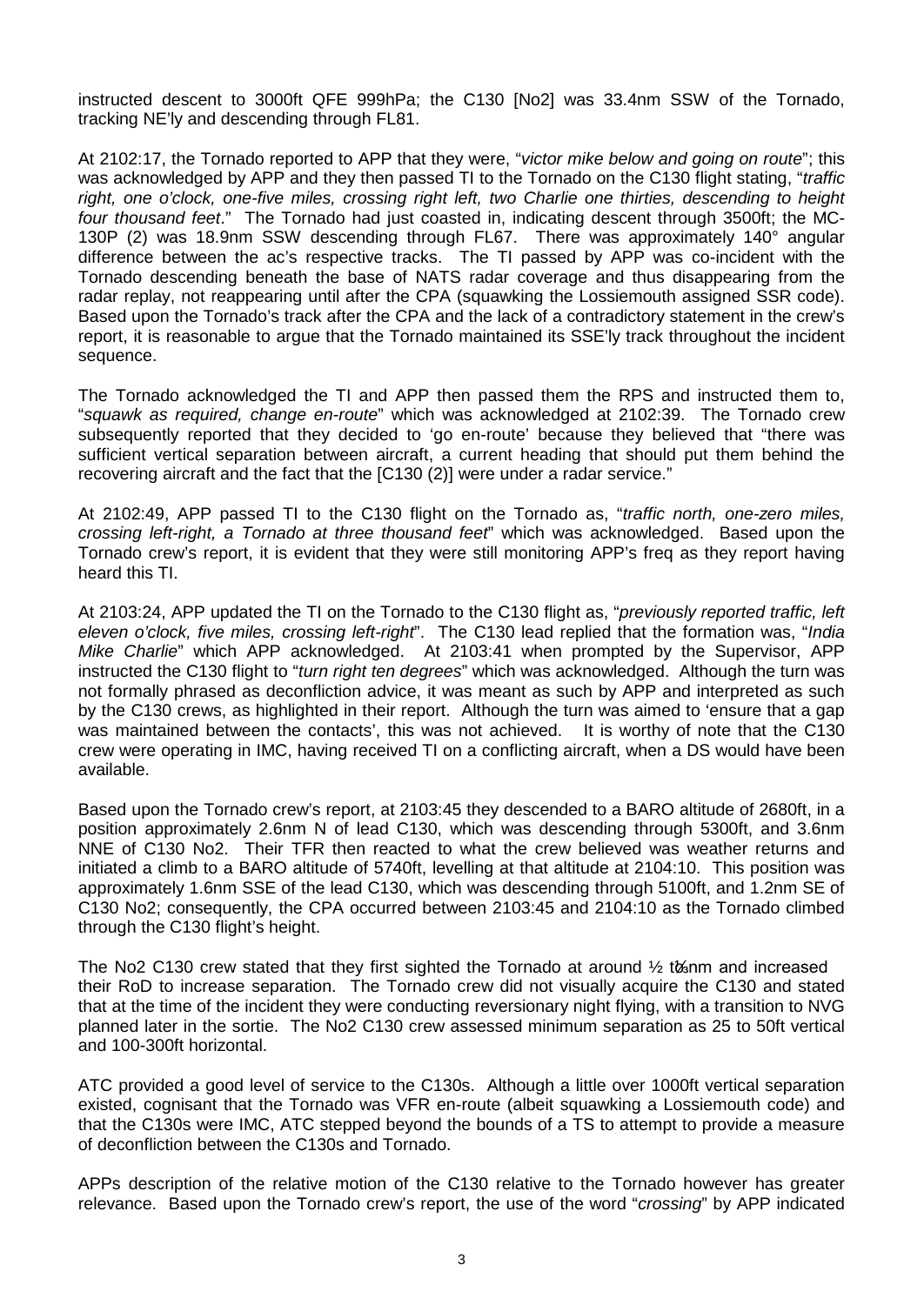to the Tornado's crew that they would pass behind the C130 formation. As has been stated in previous Airprox investigations, many aircrews interpret the word "*crossing*" as a motion at approximately 90° to their track; in this instance, around 140° angular difference existed between the respective tracks; however, in the absence of a definition of "*crossing*" the term is interpretable and, arguably, the C130 flight was on a track that would cross that of the Tornado. Whilst CAP413 permits the use of "*converging*" as a descriptor for relative motion, again there is no definition and perceptions of its meaning amongst ATCOs appear to differ. Moreover, the wording of CAP413 suggests that "*converging*" and "*crossing*" are mutually exclusive terms. What is clear from the evidence is that the Tornado crew linked the TI passed by APP with their expectation to shortly be within the UKLFS and thus below the height of the C130 formation and elected to change to their enroute frequency. Unfortunately, the unexpected reaction of the TFR to what the crew believed to be weather returns conspired to climb their ac into the thin cloud layer at 4000ft and through the level of the C130.

Accepting the part that the TI played in the Tornado crew's initial decision making process, it remains that the Tornado had gone en-route approximately 80sec prior to the CPA and as such was responsible to 'see and avoid' other ac. An equally likely course of events could have been for ATC to issue a vector to the C130 formation which would have markedly changed the event geometry and rendered the Tornado's previously obtained TI worthless. On that basis, the Airprox was caused by a conflict of flight paths within Class G airspace. Given the separation reported by the C130 crew, it is reasonable to argue that the conflict was resolved by ATC and the C130 and that without the 10° right turn, coupled with the increased RoD, the outcome could have been much worse.

RAF ATM Force Cmd, in association with RAF FS, is reviewing the issues highlighted in this report.

**HQ AIR (OPS)** comments that the supervisor in the GR4 crew identified several key learning points from this incident. The incident formed the basis of a flight safety discussion amongst the staff with a view to educating other crews who might face similar circumstances in future. There are a myriad ways in which the situation could have been prevented but the primary cause was the automatic pull up generated by the TFR. The potential for a TFR pull up in this scenario was one of the hazards identified in hindsight by the crew. The activation of the pull-up feature of the TFR is much like an autopilot actioned TCAS RA and as such must be followed as it can indicate an undetected failure of the TFR system; hence, it was reasonable for the crew to permit the pull-up to proceed but there was clearly no concern over a potential confliction, as the pilot reports. With the TI provided by the controller, particularly the use of the phrase "crossing", and the increasing height separation being generated by their intended profile, the decision to go en-route was not unreasonable. However, the call they heard to the C130s that they (the GR4) were crossing left to right, which by the same token should have implied they were passing ahead not behind the C130s, was not fully processed. If the "crossing" call is to relate to a track crossing angle an additional descriptor of "passing/tracking ahead", "passing/tracking behind" or "converging/conflicting etc" is required to communicate an appropriate level of SA. Therefore, the GR4 crew's SA regarding the potential for conflict and the decision to engage TFR were contributory.

**HQ USAFE-UK** comments that there is little to disagree with the post flight analysis by the Tornado crew. Furthermore, we endorse the above comments with regard to phraseology used for certain types of conflictions; CAP413 cannot cover every eventuality so, where applicable, controllers should surely "tell is how it is" rather than feel constrained by the inadequacy of permitted phrases.

# **PART B: SUMMARY OF THE BOARD'S DISCUSSIONS**

Information available included reports from the pilots of both ac, a recording of the Tornado Head Up Display (HUD), transcripts of the relevant RT frequencies, radar recordings, reports from the air traffic controllers involved and reports from the appropriate ATC and operating authorities.

The Board agreed that this was a most complex incident. Murphy's Law (Capt Ed Murphy USAF Edwards AFB 1949) – "If anything can go wrong, it will".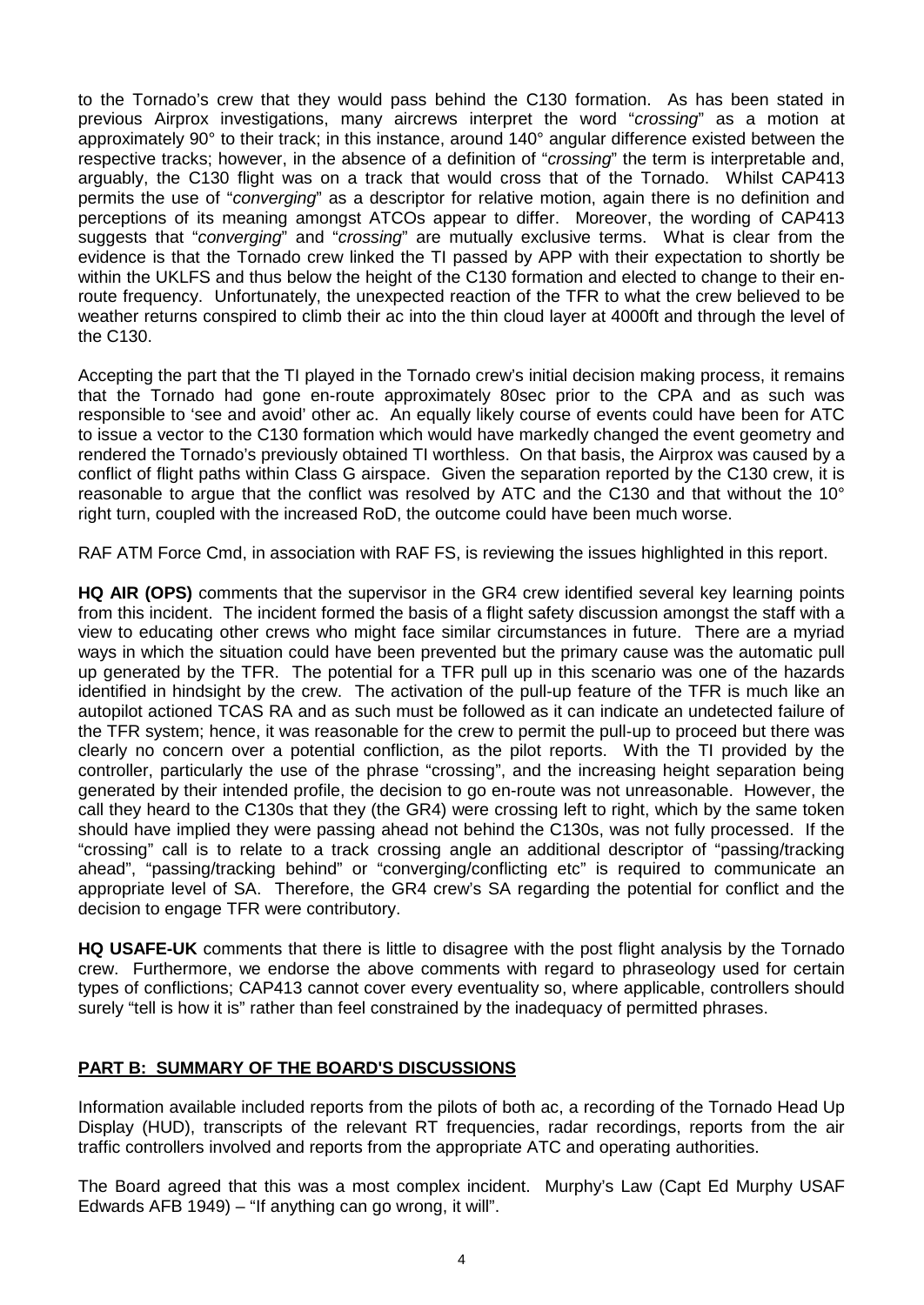In an attempt to determine whether the controller had played any part in the incident it was important to determine when the Tornado had disappeared from his display; the display is not recorded. Initially only the Prestwick combined radar recording was examined which showed the Tornado descending below radar cover at 2102:25. In order to try to determine when the Tornado disappeared from the controller's display the Aberdeen single source radar recording was also examined but it too showed the ac disappearing at the same time. Although displaying height (Rad Alt) and Alt, Tornado HUDs do not display real time or position other than from a 'bullseye', so it was not possible to use this information to assist in making an estimation. However, it was considered most likely that the Tornado remained on the APP controller's radar display for some time after disappearing from the recording but, since the Tornado crew declared that they were going en-route (though not at that time changing frequency or squawk), the controller would have been unable to provide the crew with more information regarding the position or track of the C130s (notwithstanding the HQ Air comment about the descriptive terminology regarding their relative tracks). Although the controller informed the Tornado crew that there were 2 C130s, he did not inform them that they were in 1nm trail and it seems that the Tornado crew assumed that they were in 'closer' formation as is often the case when flying night missions; it appeared that they were never aware that the C130s were flying in 1nm trail. Further, although they were passed TI and overheard the TI regarding them being passed to the C130s, they did not assimilate that the C130s presented a significant collision risk on their Southbound track if the Tornado climbed above their intended operating height of 500ft agl.

One advisor commented that a DS might have been more appropriate for the C130s while in IMC; however, they were formation flying on a tactical exercise sortie, self-positioning for an 'internal aids' approach to Lossiemouth and a DS might not have allowed them sufficient tactical freedom to accomplish their mission requirements. In any case, the only other traffic on the Lossie APP radar picture was the Tornado, apparently descending to low level, of which they were aware. It was clear to Members that the avoidance passed to the C130s by the APP controller after the Supervisor intervened, was too little and too late to have had any meaningful effect.

The Secretariat's assessment of the Tornado HUD video was verified by an independent expert; unfortunately there was no audio recording and the TFR E-scope is not recorded. The Board acknowledged that the Tornado pilot was a student and that the entire sequence of events happened very quickly (the ac were closing at about 660kt (11nm/min) and the maximum detection range of the Tornado TFR is 6nm. The Board accepted that:

- a. As far as can be determined from the video the Tornado TFR was operating correctly with no failures at the time of the incident.
- b. In the lead up to the incident the Tornado autopilot and TFR engaged at 3000ft (alt) and initially the ac was descending correctly to low level in 'auto-TF'
- c. While in the descent, 13 sec after engagement, the TFR detected something (i.e. terrain, an ac or weather) that generated a normal auto-TF climb command producing at 20° nose-up attitude.
- d. The ac climbed with auto TF engaged then levelled at an alt of about 5600ft when auto-TF was discontinued and the ac flown manually initially remaining the same alt
- e. The Lossie METAR showed no probability of weather 'thick enough' to produce such a climb.
- f. The C130 was not seen on the Tornado HUD recording at any time. This was consistent with the pilots' reports of a thin cloud layer between the ac and the Lossiemouth METAR showing the cloud as being broken at 3400ft.

Bearing the facts above in mind it was the opinion of the Secretariat, substantiated by the independent expert, that shortly after engagement, the Tornado TFR had 'seen' the lead C130, demanded a climb and attempted to climb the Tornado over the ac by the 'Set Clearance Level' height set at the time (presumed to be 500ft). This opinion was given further credence by respective alts of the ac at the presumed time of crossing [Tornado from the HUD and the C130 Lead from Mode C].